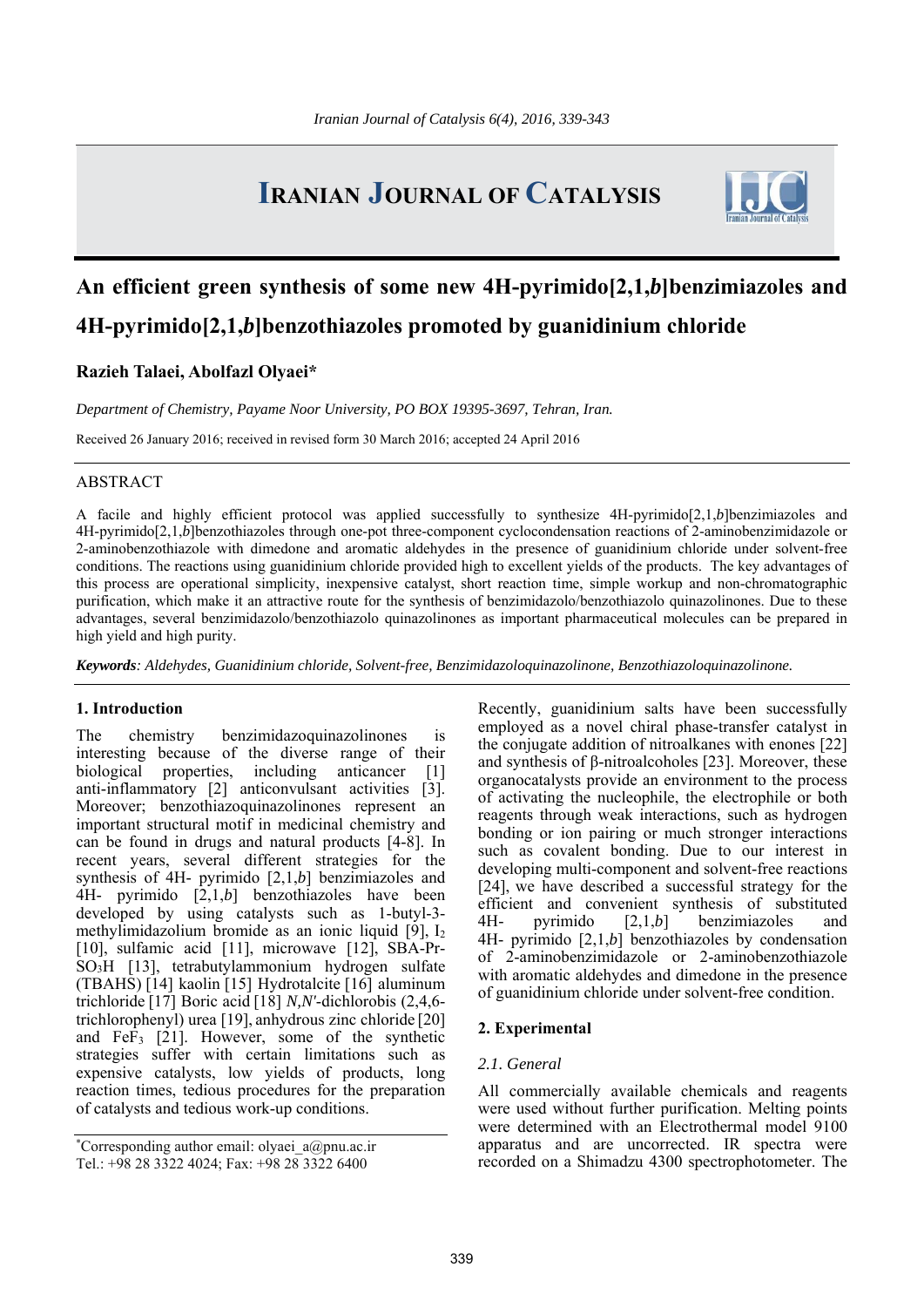<sup>1</sup>H and <sup>13</sup>CNMR spectra were recorded in DMSO- $d_6$  on Bruker DRX-300 AVANCE spectrometers. Chemical shifts  $(\delta)$  are reported in ppm and are referenced to the NMR solvent. Mass spectra (Electron Impact 70 eV) of the products were obtained with a HP (Agilent technologies) 5973 Mass Selective Detector. Elemental analyses were carried out by a CHN-Rapid Heraeus elemental analyzer (Wellesley, MA).

## *2.2. General procedure for the synthesis of 4H- pyrimido [2, 1, b] benzimiazoles 5 and 4H- pyrimido [2, 1, b] benzothiazoles 6*

To a mixture of 2-aminobenzimidazole or 2-aminobenzothiazole (1 mmol), dimedone (0.14 g, 1 mmol) and aromatic aldehyde (1 mmol), guanidinium chloride (10 mol %) was added. The mixture was heated at 110°C for the appropriate time. The progress of the reaction was monitored by thin-layer chromatography (TLC). After completion, the reaction mixture was cooled to room temperature and EtOH (5 mL) was added until solid products precipitated. The precipitate was filtered, washed with ethanol, and dried. The crude product **5** was stirred for 5 min in boiling EtOH and the resulting precipitate was filtered. The product **5** thus obtained was found to be pure upon TLC examination. The crude product **6** was recrystallized from ethanol to get the pure final product.

#### **3. Results and Discussion**

Initially, a model reaction was conducted by taking 2-aminobenzimidazole (1 mmol), benzaldehyde (1 mmol) and 5,5-dimethylcyclohexane-1,3-dione (dimedone) (1 mmol) in the presence of 10 mol% of guanidinium chloride as organocatalyst at a

temperature of 80-140°C under solvent-free conditions. We were pleased to find that the reaction proceeded smoothly and almost complete conversion of reactants was observed at 110°C to afford the desired product (**5a**) in 91% yield within 30 min. To optimize the amount of the catalyst, the reaction was carried out with different amounts of the catalyst  $(2, 5, 7, 15, 2)$ 20 mol %) under solvent-free condition. It was found that 10 mol% gives the best results. After optimizing the experimental conditions, to explore the synthetic scope and the generality of the present protocol, various reactions were performed with a wide variety of aromatic aldehydes with 2-aminobenzimidazole and dimedone for the syntheses of benzimidazoloquinazolinones. The percentage yields of the products (**5a-g**) are shown in Table 1. It is interesting to note that the pure products of all these reactions can be obtained just by boiling of the crude materials in ethanol by avoiding tedious work-up and columnchromatographic separation.

As shown in Table 1, it was clear that a variety of aromatic aldehydes with electron-withdrawing or electron-donating groups were employed as substrates and the reactions afforded the corresponding products in high to excellent yields.

Encouraged by the remarkable results obtained with the above reaction conditions, and in order to show the generality and scope of this new protocol, we used 2-aminobenzothiazole, benzaldehyde and dimedone in the presence of guanidinium chloride catalyst (10 mol %) at  $110^{\circ}$ C as a model reaction. It was observed that the desired product **6a** was obtained in 89% yield within 120 min. Notably, a wide range of aromatic aldehydes were well tolerated under the reaction conditions (Table 2).

**Table 1.** Synthesis of 4H-pyrimido[2, 1, *b*]benzimiazoles **5** after 30 min.



| Entry          | Aromatic       | Product   | Yield $(\% )$ | m.p. $(^{\circ}C)$ |          |        |
|----------------|----------------|-----------|---------------|--------------------|----------|--------|
|                |                |           |               | Found              | Reported | Ref.   |
|                | $C_6H_5$       | 5a        | 91            | > 300              | > 300    | $[11]$ |
| $\overline{2}$ | 4-MeO $C_6H_4$ | <b>5b</b> | 89            | > 300              | > 300    | $[11]$ |
| 3              | 4-Me $C_6H_4$  | 5c        | 90            | > 300              | > 300    | $[25]$ |
| 4              | 4-F $C_6H_4$   | 5d        | 92            | > 300              | > 300    | $[26]$ |
| 5              | $3-NO2 C6H4$   | 5e        | 91            | > 300              | > 300    | $[27]$ |
| 6              | $2-NO2 C6H4$   | 5f        | 87            | >300               | ٠        |        |
| 7              | $3-OH C6H4$    | 5g        | 88            | >300               | ٠        |        |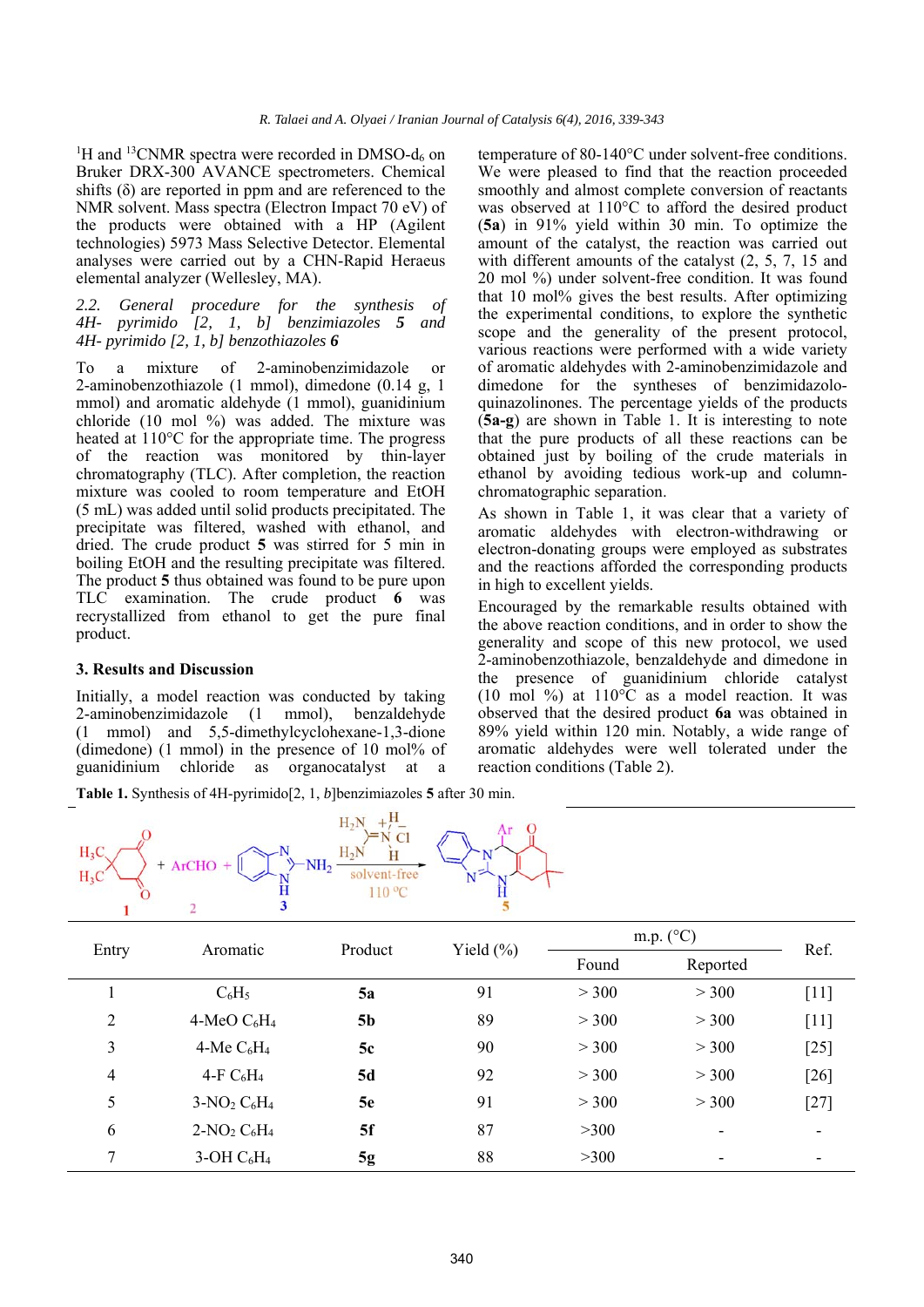

**Table 2.** Synthesis of 4H-pyrimido[2,1,*b*]benzothiazoles **6** after 120 min.

All of the pure products can be obtained just by recrystallization of the crude materials from ethanol by avoiding tedious work-up and columnchromatographic separation. Also, it was clear that a variety of aromatic aldehydes with electronwithdrawing or electron-donating groups were employed as substrates and the reactions afforded the corresponding products.

In order to demonstrate the merits of the present method in comparison with other reported methods in the synthesis of 4H- pyrimido [2, 1, *b*] benzimiazoles and 4H- pyrimido [2, 1, *b*] benzothiazoles with benzaldehyde, we have tabulated some of results in Table 3. The results show the promising features of this method in terms of inexpensive catalyst and the yield of the product with those reported in the literature. Additionally, the present catalyst seems to be more beneficial from the economical and accessibility point of view (entries 3, 7).

All new products were well characterized by  ${}^{1}$ H NMR, <sup>13</sup>C NMR, FTIR, mass spectra, elemental analyses and the melting point and the known products were characterized by <sup>1</sup>H NMR, FTIR and the melting point. To the best of our knowledge, synthesis of compounds **5f-g** and **6c-f** has not previously been reported in the literature. A possible mechanism for the 4H- pyrimido [2, 1, b] benzimidazoles formation is outlined in (Scheme 1). Concerning the reaction mechanism, we suggest that initially, guanidinium chloride protonates the carbonyl group of aldehyde, which then condenses with dimedone to produce the adduct **7**. Michael addition reaction of nitrogen number 3 in 2-aminobenzimidazole **3** to adduct product **7** creates intermediate **8**. The reaction of amino group with carbonyl group of **8** and then elimination of water in the presence of guanidinium chloride produces the desired products **5** in excellent yield.

|  |  | Table 3. Studying efficiency of the presence method over some reported catalysts. |
|--|--|-----------------------------------------------------------------------------------|
|--|--|-----------------------------------------------------------------------------------|

| Entry | Catalyst                              | Conditions                    | Product   | Time (min) | Yield $(\% )$ | Ref.         |
|-------|---------------------------------------|-------------------------------|-----------|------------|---------------|--------------|
|       | $\mathbf{L}$                          | $CH3CN$ / reflux              | 5a        | 10         | 84.6          | [10]         |
| 2     | $SBA-Pr-SO3H$                         | Solvent-free/heat             | 5a        | 10         | 90            | [13]         |
| 3     | Guanidinium chloride                  | Solvent-free/ $110^{\circ}$ C | 5a        | 30         | 91            | Present work |
| 4     | FeF <sub>3</sub> $(10 \text{ mol\%})$ | Solvent-free/ $100^{\circ}$ C | <b>6a</b> | 30         | 97            | [21]         |
| 5     | Hydrotalcite                          | Solvent-free/ $70^{\circ}$ C  | 6a        | 60         | 65            | [16]         |
|       | Guanidinium chloride                  | Solvent-free/ $110^{\circ}$ C | <b>6a</b> | 120        | 89            | Present work |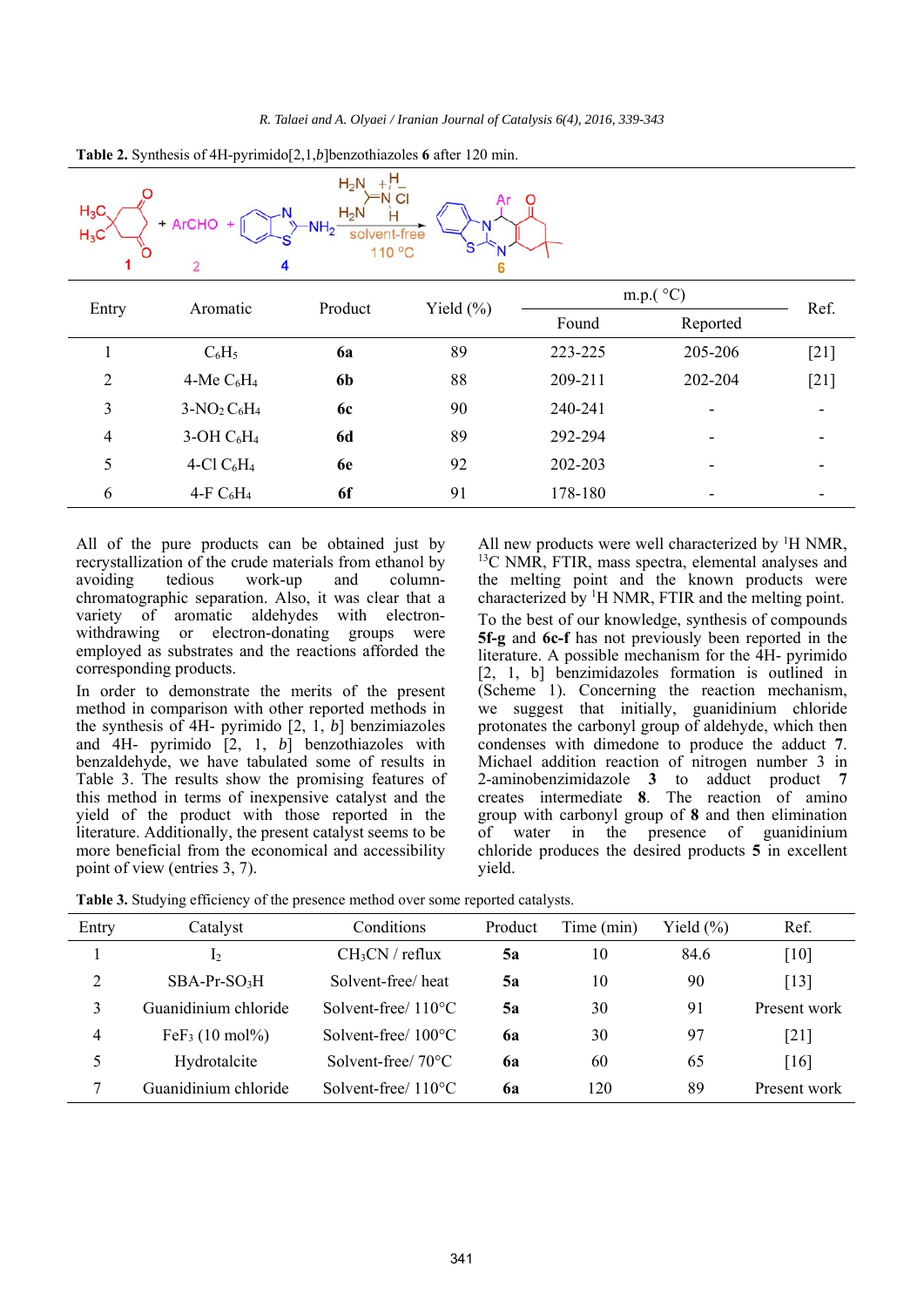*R. Talaei and A. Olyaei / Iranian Journal of Catalysis 6(4), 2016, 339-343* 



**Scheme 1.** Plausible mechanism for the formation of 4H-pyrimido[2,1-b]benzimidazole **5**.

#### **4. Conclusions**

In conclusion, the present method employing guanidinium chloride is an efficient, one-pot procedure<br>for the preparation of 4H-pyrimido [2.1.b] for the preparation of 4H-pyrimido [2,1,*b*] benzimiazoles and 4H-pyrimido[2,1,*b*]benzothiazoles in neat conditions. It is suggested that guanidinium chloride as a polyfunctional organocatalyst (Bronsted acid and donating hydrogen bonding) shows a high catalytic activity. The current strategy offers several advantages such as high to excellent yields and nonchromatographic purification, low amount of catalyst, safe, cheap and environmentally benign and an easy experimental workup procedure.

#### **Acknowledgment**

The authors thank the Research Council of Payame Noor University for financial support.

#### **References**

- [1] Y. Xia, Z.Y. Yang, M.J. Hour, S.C. Kuo, P. Xia, K.F. Bastow, Y. Nakanishi, P. Nampoothiri, T. Hackl, E. Hamel, K.H. Lee, Bioorg. Med. Chem. Lett. 11 (2001) 1193-1196.
- [2] K.I. Ozaki, Y. Yamada, T. Oine, T. Ishizuka, Y. Iwasawa, J. Med. Chem. 28 (1985) 568-576.
- [3] J.G. Buchanan, HZ Sable, Selective Organic Transformations, B.S. Thyagarajan, Ed., Wiley-Interscience, New York 2 (1972) 1-95.
- [4] (a) L. Racane, V. Tralic-Kulenovic, S.K. Pavelic, I. Ratkaj, P. Peixoto, R. Nhili, S. Depauw, M.P. Hildebrand, M.H. David-Cordonnier, K.G. Pavelic, Karminski-Zamola, J. Med. Chem. 53 (2010) 2418-2432; (b) Q. Chao, K.G. Sprankle, R.M. Grotzfeld, A.G. Lai, T.A.

Carter, A.M. Velasco, R.N. Gunawardane, M.D. Cramer, M.F. Gardner, J. James, P.P. Zarrinkar, H.K. Patel, S.S. Bhagwat, J. Med. Chem. 52 (2009) 7808-7816.

- [5] (a) J.J. Wade, C.B. Toso, C.J. Matson, V.L. Stelzer, J. Med. Chem. 26 (1983) 608-611; (b) J.P. Yevich, D.L. Jr. Temple, R.R. Covington, D.A. Owens, R.J. Seidehamel, K.W. Dungan, J. Med. Chem. 25 (1982) 864-868.
- [6] (a) V.N. Bhosale, S.P. Vartale, V.K. Deshmukh, S.V. Kuberkar, J. Chem. Pharm. Res. 2 (2010) 51-58; (b) P.K. Sharma, M. Kumar, V. Mohan, Res. Chem. Intermed. 36 (2010) 985-993; (c) H.P. Singh, C.S. Sharma, C.P. Gautam, Middle-East J. Sci. Res. 4 (2009) 203-210.
- [7] H.S. Hilal, M.S. Ali-Shtayeh, R. Arafat, T. Al-Tel, W. Voelter, A. Barakat, Eur. J. Med. Chem. 41 (2006) 1017- 1024.
- [8] (a) G. Trapani, A. Carotti, M. Franco, A. Latrofa, G. Genchi, G. Liso, Eur. J. Med. Chem. 28 (1993) 13-21; (b) G. Trapani, M. Franco, A. Latrofa, G. Genchi, G. Liso, Eur. J. Med. Chem. 27 (1992) 39-44.
- [9] A. Shaabani, E. Farhangi, S. Shaabani, Iran. J. Chem. Chem. Eng. 32 (2013) 3-10.
- [10] R.G. Puligoundla, S. Karnakanti, R. Bantu, N. Kommub, S.B. Kondra, L. Nagarapu, Tetrahedron Lett. 54 (2013) 2480-2483.
- [11] M.M. Heravi, F. Derikvand, L. Ranjbar, Synth. Commun. 40 (2010) 677-685.
- [12] A-F.E. Mourad, A.A. Aly, H.H. Farag, E.A. Beshr, Beilstein J. Org. Chem. 3 (2007) 1-5.
- [13] G. Mohammadi Ziarani, A. Badiei, Z. Aslani, N. Lashgari, Arabian J. Chem. 8 (2015) 54-61.
- [14] N. Lingaiah, H.K. Gaikwad, J.D. Palem, V. Ramineni, B. Rajashaker, B. Sridhar, Synth. Commun. 43 (2013) 93-104.
- [15] P.K. Sahu, P.K. Sahu, D.D. Agarwal, RSC Adv. 3 (2013) 9854-9864.